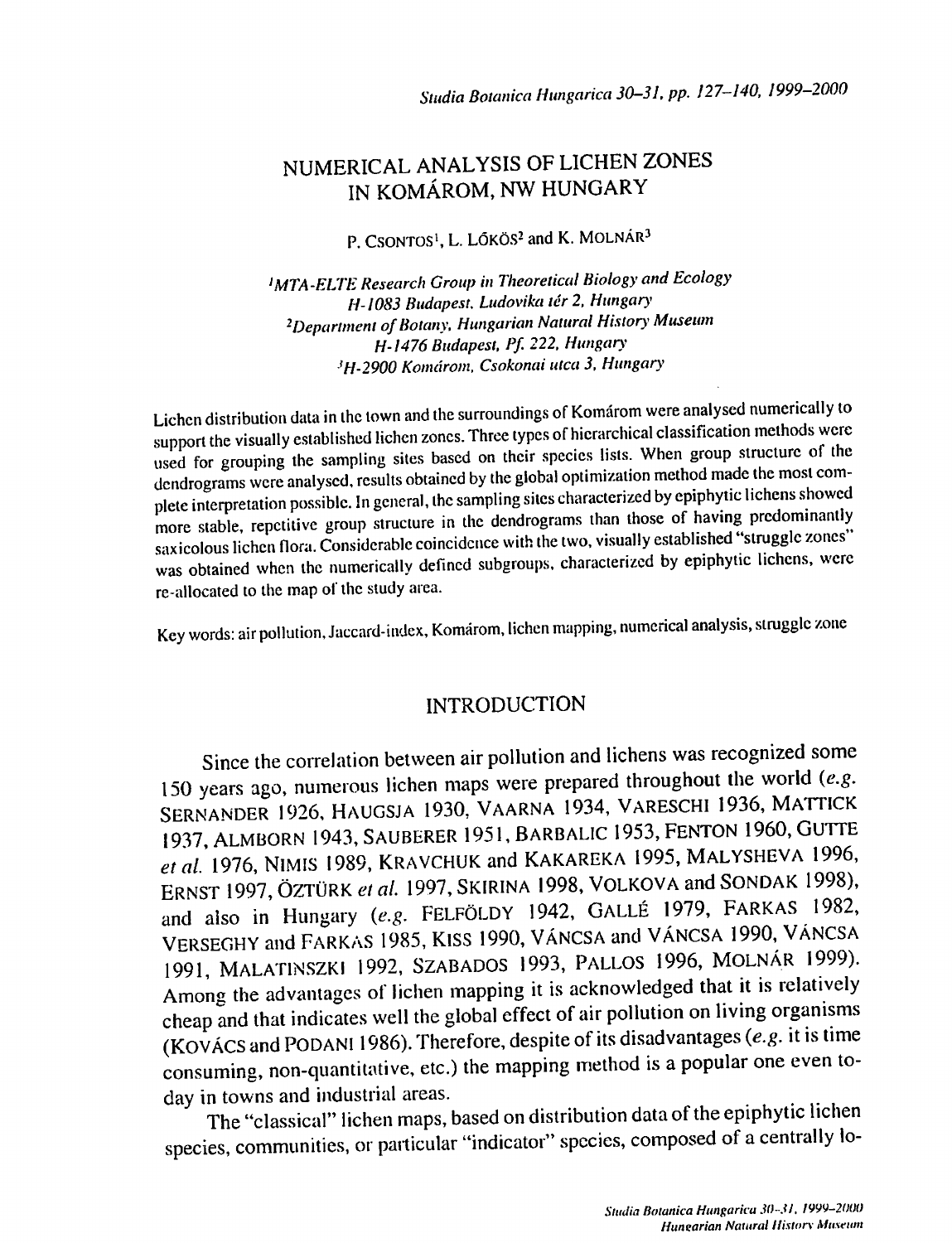cated "desert zone" (where the epiphytic lichens are missing), one or more "struggle zones" (where there is a transitional lichen vegetation), and usually far from the pollution sources the "normal zone" (where the lichen vegetation appears to be almost natural). Certain kinds of indices (IP, IAP, lichen biodiversity index, etc.) were applied for confirmation of the borders of the zones (TRASS 1968, LEBLANC and DE SLOOVER 1970, NIMIS et al. 1991), but for individual cities these were not supported by numerical analyses yet.

Preparation of the lichen map of Komárom (MOLNÁR 1999) made it possible to establish lichen zones of the town and its surroundings. The central desert zone seemed to be missing. Two struggle zones and the normal zone were clearly visible. The border of the inner struggle zone almost coincides with the densely built-up area of the town. Based on the species distribution data, these impressions of zone boundaries are supported by multivariate numerical analysis in this paper.

## **MATERIAL AND METHODS**

Altogether, 630 records of 50 (20 epiphytic and 30 saxicolous) lichen species were collected from 84 localities within the administrative boundary of Komárom (NW Hungary) (Fig. 1) between October, 1997 and April, 1999. The majority of the individuals were found on tree barks and on stones. Soil inhabiting lichens were almost missing, only found occasionally on small soil patches in wall gaps of some very old buildings (e.g. Fortress Igmánd). Specimens were identified and deposited in the lichen herbarium of the Hungarian Natural History Museum (Budapest, BP), thus serving as a basic reference of this study.



Fig. 1. Location of the study area in Hungary.

128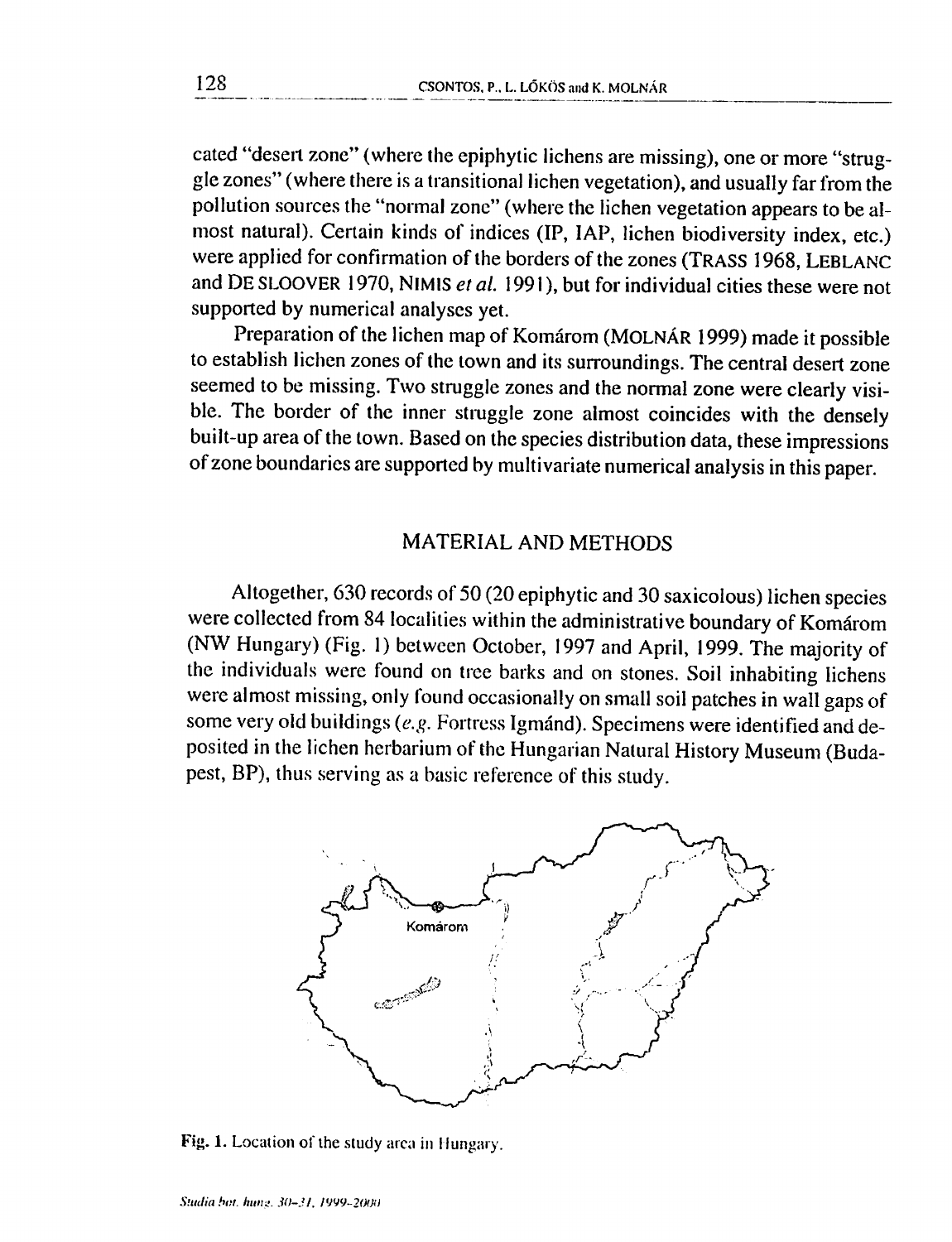Multivariate methods were applied for data evaluation. Based on the attributum duality concept  $(cf. PODANI 1997)$ , both the sampling sites and species were grouped by hierarchical classification methods (cluster analysis), of which results related to the sampling sites are discussed in this paper.

Several similarity functions and coefficients are known to measure the floristic similarity of the sampling sites (based on presence/absence data). Since the average species number of our sites was low compared to the species pool of the whole sample, it is reasonable to omit "mutual absences", when the similarity matrix is calculated (TAMÁS 1997). Among indices using only 3 cells (a, b, and c) of the contingency table, we used the Jaccard-index:

#### $J_{ij} = a/(a+b+c),$

where  $a$  is the number of species present both in samples i and j, b is the number of species present in sample  $i$  only, and  $c$  is the number of species present in sample  $j$ only.

Jaccard-index is the unweighted member of a subgroup of indices often producing topologically identical results (PODANI 1997, TAMÁS 1997).

Three of the clustering algorithms were used: the complete linkage-, the group average- and the global optimization method (PODANI 1989, 1993). It is recommended to use various algorithms in a study for better representation of the general trends in the analysed data set. The SYNTAX program package were used for computation (PODANI 1991, 1993).

Localities with only one species, and species occurred at only one locality were removed from the data set. Thus a binary matrix of 36 species and 65 localities served as raw data set for the multivariate analysis (see Appendix).

## RESULTS AND DISCUSSION

#### Results of the global optimization method

The dendrogram produced by the global optimization method is shown in Figure 2. The two major groups of objects are formed by sites where the majority of the species were found on tree barks (marked by number 1), and sites where saxicolous species dominated the samples (marked by number 2). Further groups can be distinguished, if the dendrogram is cut at 0.736 level of dissimilarity (see broken line on Fig. 2). One of the epiphytic subgroups (number 3) contains the sampling sites of wooded areas relatively far from the built-up areas. The other subgroup (number 4) is formed by localities in small wooded patches and allées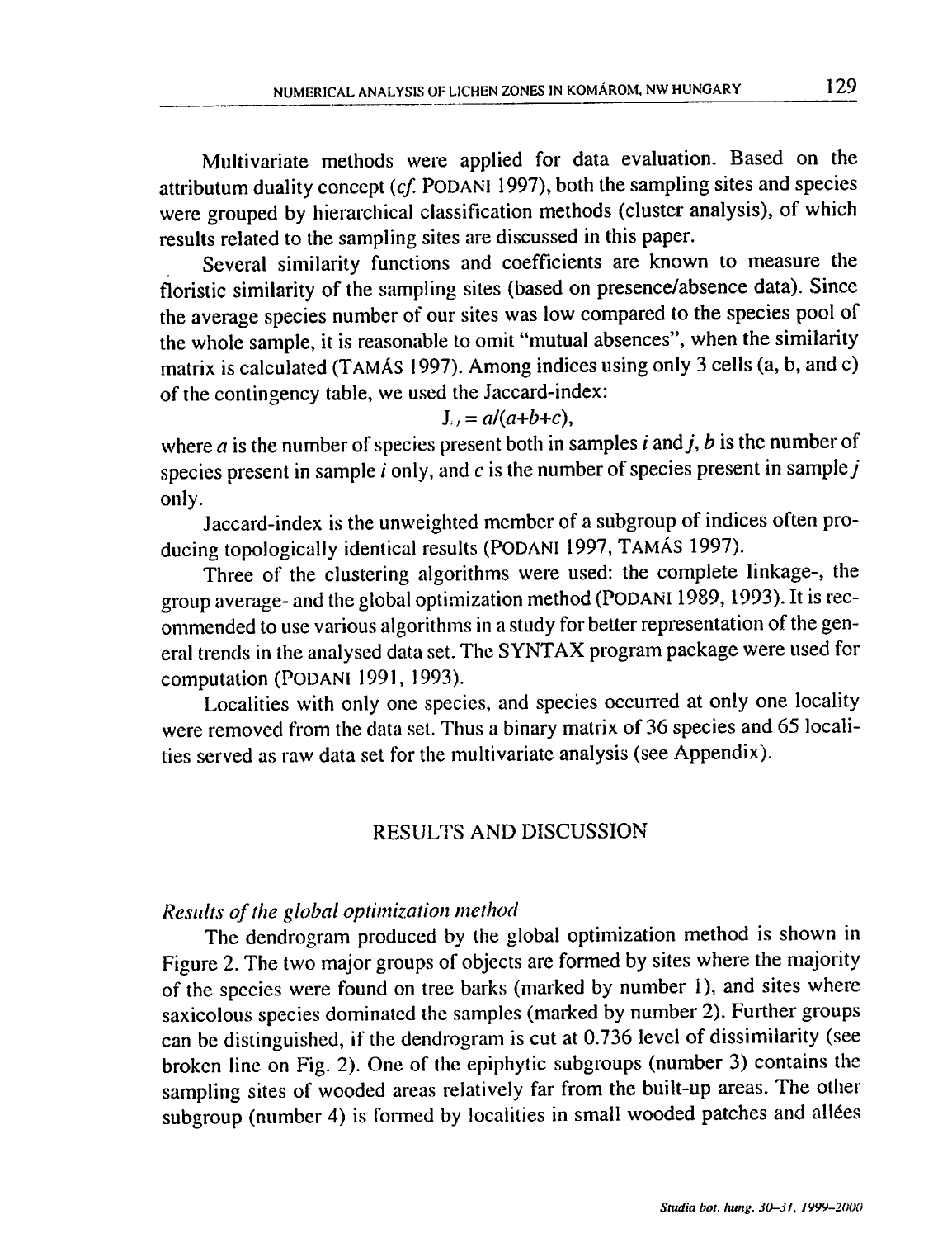near in or to the built-up areas. These subgroups also differed in their average species number, with values 7 and 4, respectively.

The saxicolous subgroups (number 5, 6 and 7) differed less remarkably, however, group 5 tended to hold sites of the edge of the built-up areas, whereas groups 6 and 7 were more characterized by sites from the inner city of Komárom. The results obtained by the global optimization method for the epiphytic subgroups were re-allocated to the map of the study area (Fig. 5).

#### Results of the group average clustering

The dendrogram created according to the group average method (Fig. 3) does not allow a complete interpretation of the clusters, however, some of the clusters are related to certain habitat attributes. Sites in wooded patches far from the



Fig. 2. Dendrogram of the sampling sites according to the global optimization method. Jaccard-index was used to measure dissimilarities. Groups and subgroups (g1-g7) are discussed in the text.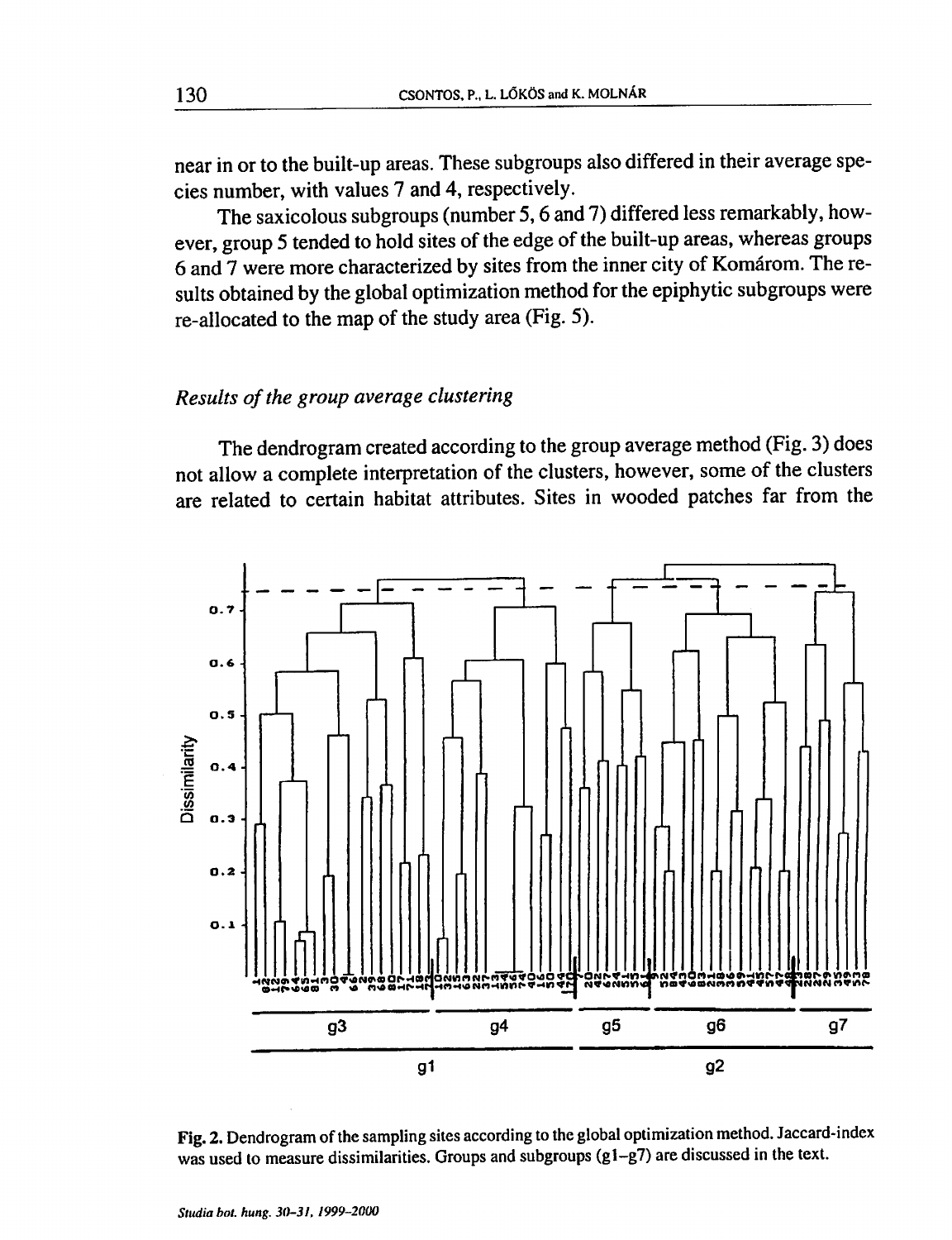built-up areas are found in the group marked by number 1. This group has a fairly good agreement with group 3 of the global optimization dendrogram (cf. Fig. 2), while groups marked by number 2 and 3 correspond to the sampling sites with small group of trees inside the built-up areas.

All sampling sites of the latter two groups are members of group 4 in the global optimization method. Sampling sites found in the city of Komárom and characterized by calcareous stones (either man-made concrete or hewn limestones) can also be distinguished by their lichen flora (see group 4 in Fig. 3).

# Results of the multivariate analysis by complete linkage method

Three groups can be interpreted in the dendrogram of the complete linkage method. The first group is formed by sampling sites where the lichen specimens were found principally on tree barks (number 1 in Fig. 4). In case of groups 2 and 3 the lichen specimens were collected mainly from the concrete substrate or, less frequently, from tombstones (number 2 and 3 in Fig. 4). Though the substrate of



Fig. 3. Dendrogram of the sampling sites according to the group average method. Dissimilarity was measured by the Jaccard-index. Groups (g1-g4) are discussed in the text.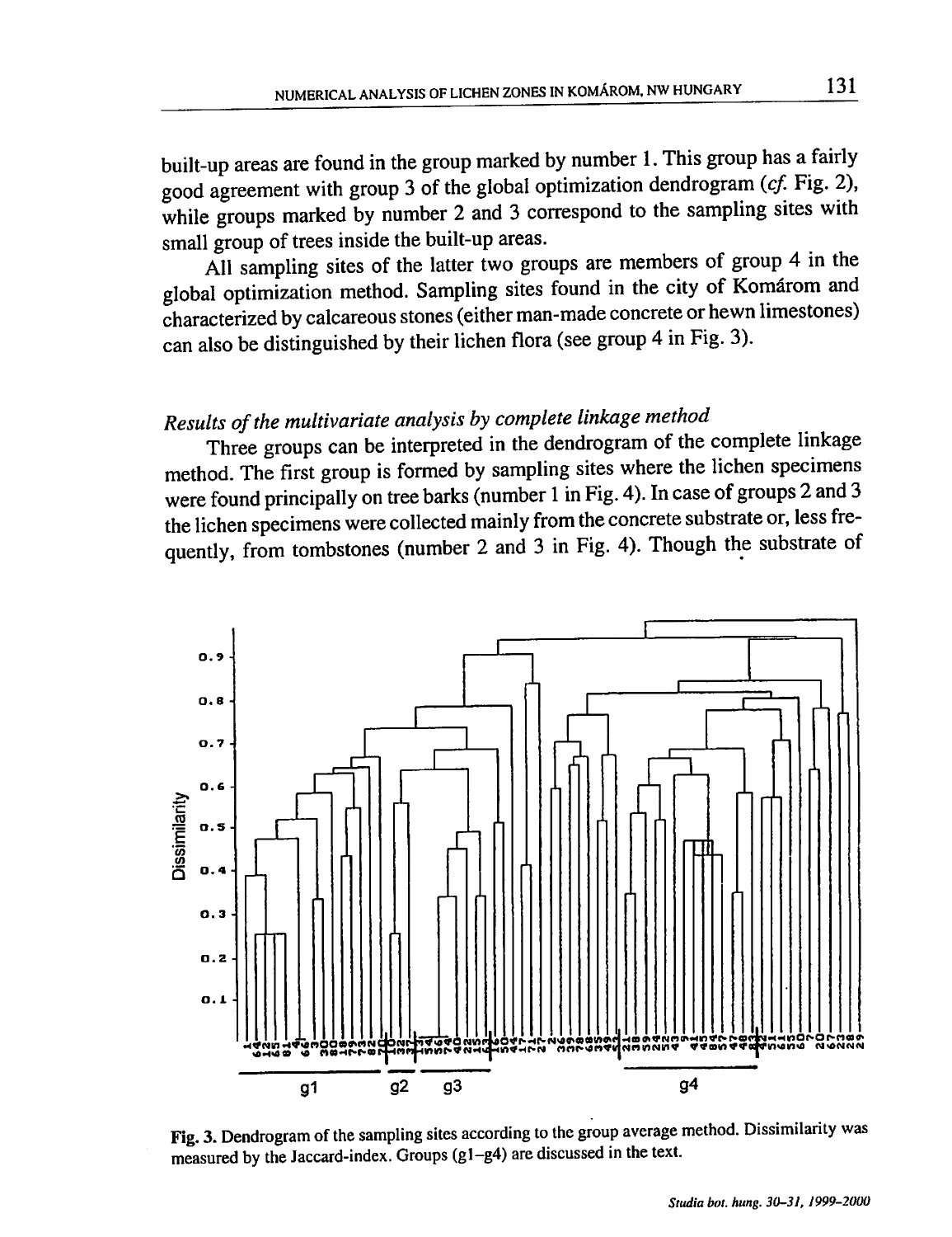groups 2 and 3 is very similar, they differ in their average species numbers, 4 and 6, respectively.

In case of some sampling sites, a completely identical lichen flora was found. These sites were characterized by tree groups and the specimens were collected from barks. Such pairs were amalgamated in the first step and found at zero dissimilarity level in the dendrograms as it is seen for sites 4 and 66 (with the species list: Amandinea punctata, Phaeophyscia orbicularis, Physcia tenella and Xanthoria parietina). Another, floristically identical group was formed by sampling sites 13, 54, 56 and 74.

### **CONCLUSIONS**

Considering the results of the three different analyses, a better correspondence with habitat characteristics was found for sampling sites with epiphytic lichens than those of having a predominantly saxicolous lichen flora. One reason for



Fig. 4. Dendrogram of the sampling sites according to the complete linkage method. Dissimilarity of the species composition of lichens was measured by the Jaccard-index. Groups (g1-g3) are discussed in the text.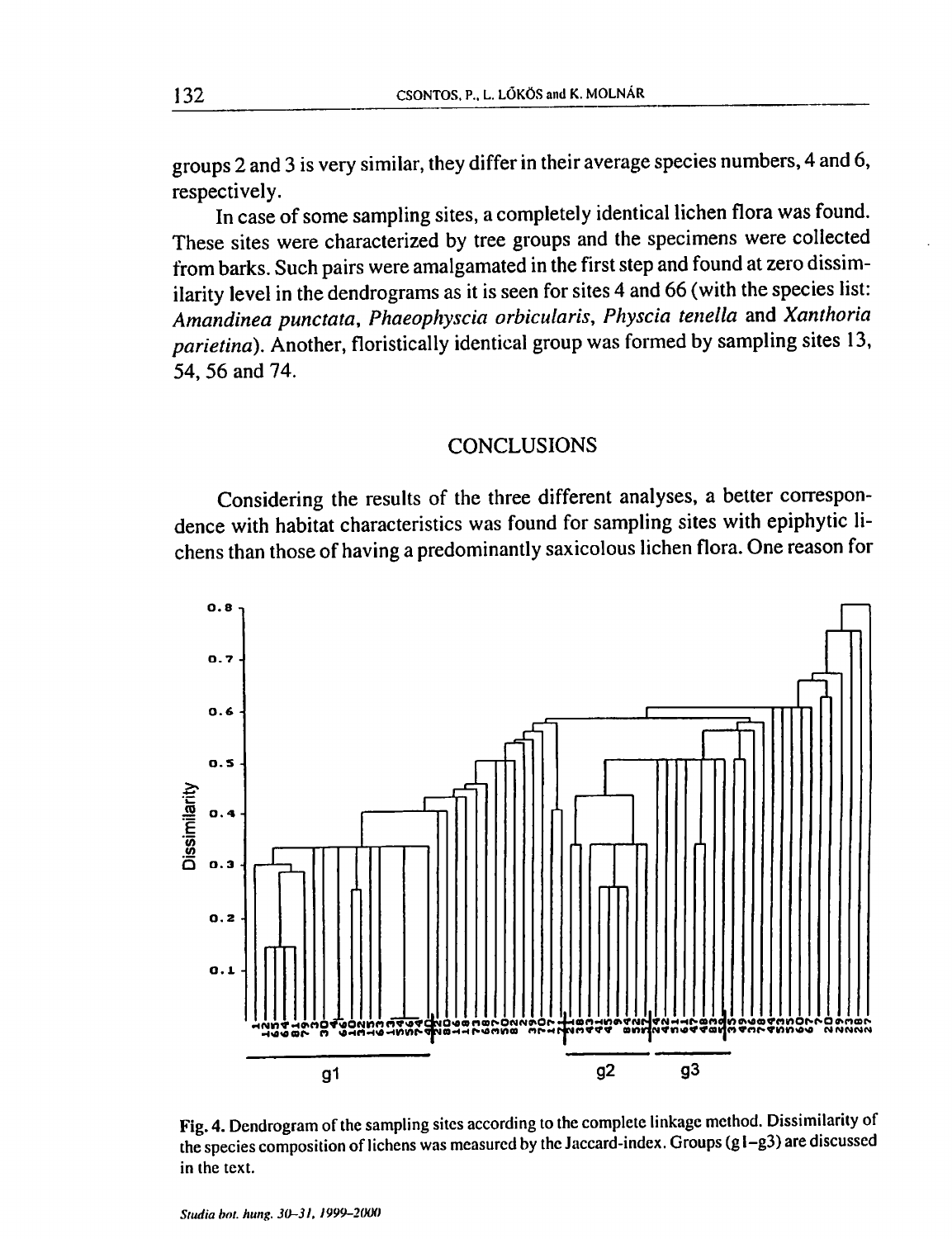

Fig. 5. Map of the study area with the re-allocated epiphytic subgroups obtained by the global optimization method.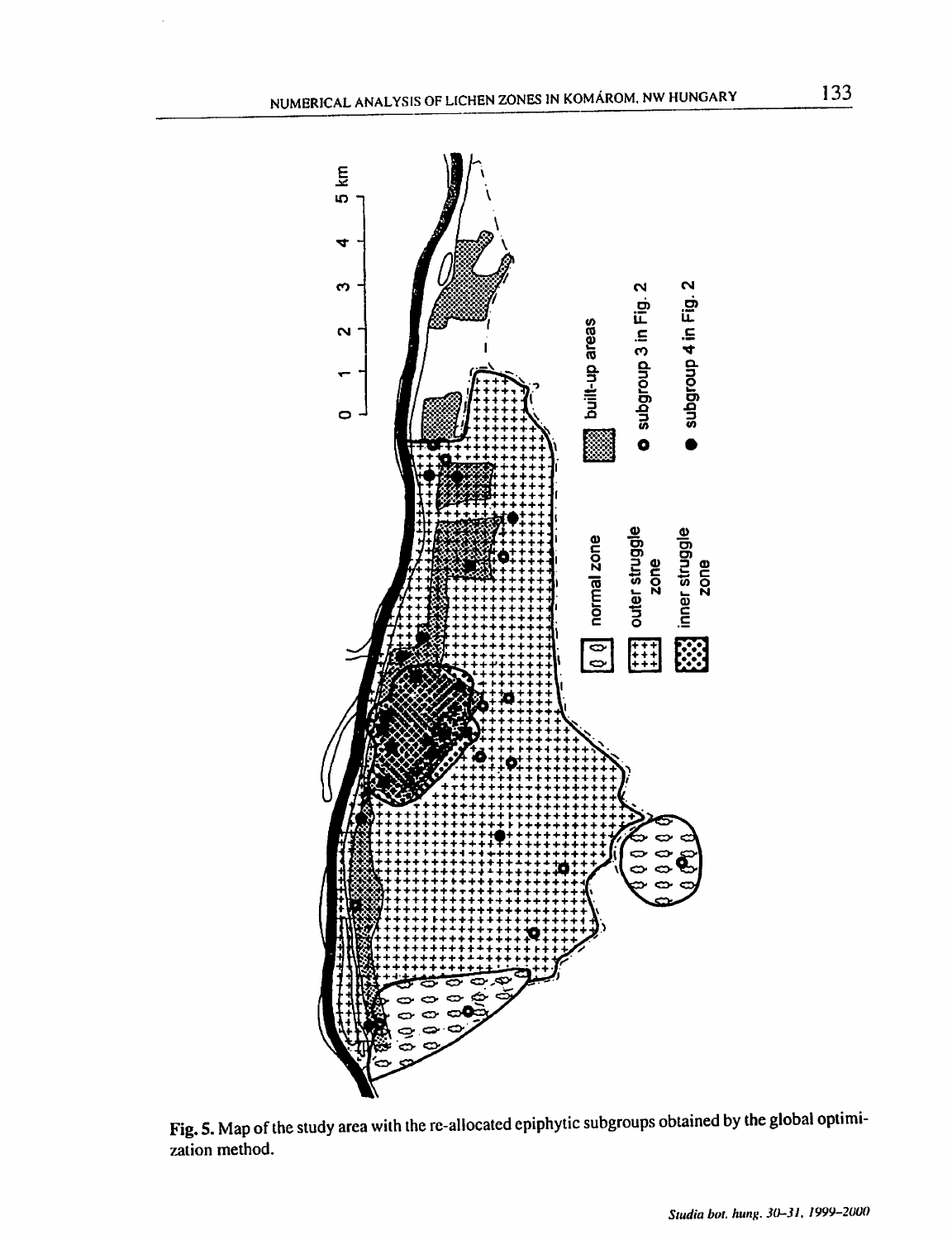this is that trees are found both in the built-up area and outside the settlement (certainly with different frequency), whereas stones or stone-like surfaces are found in the built-up area only. Therefore, epiphytic lichens could perform their habitat preferences in the whole study area, while the saxicolous ones were restricted to the built-up areas. The other reason may be that the saxicolous lichens tolerate more air pollution, consequently, they are distributed rather evenly among the sampling sites with stony substrates.

When subgroups of the sampling sites with mainly epiphytic lichens were re-allocated to the map of Komárom and its surroundings, a fairly good coincidence occurred between the distribution of the two subgroups and the visually established boundary of the two "struggle zones" of the lichen map. Thus the existence of an inner and an outer "struggle zone" is clearly supported by the numerical multivariate analyses.

In correspondence with previous surveys by several investigators (HAWKS-WORTH and ROSE 1976, KIRSCHBAUM and WIRTH 1997), in our study also the epiphytic lichens proved to be better for construction of air pollution maps.

 $* * *$ 

Acknowledgements - We are indebted to Dr EDIT FARKAS (MTA ÖBKI, Vácrátót) for the valuable advice and discussions on the earlier draft of the manuscript. This work was supported by the Hungarian Scientific Research Fund (OTKA Nos T029784 and T030209). Many thanks are due to Dr ISTVÁN RÁCZ (MTM Növénytár, Budapest) for the linguistic corrections.

#### **REFERENCES**

- ALMBORN, O. (1943): Lavfloran i Botaniska trädgarden i Lund. (The lichen flora of the Botanical Garden of Lund.) - Bot. Not. 1943: 167-177.
- BARBALIC, L. J. (1953): Raspored epifitskih lisaja u Zagrebu. (Verteilung der Epiphytenflechten in Zagreb.) - Glasnik Biol. Sekc. Hrv. Prirodosl. Durst., Ser. II/B 7: 99-100.
- ERNST, G. (1997): Die Flechten des Landkreises Harburg. Ber. Bot. Vereins zu Hamburg 17:  $1 - 136.$
- FARKAS, E. (1982): Légszennyeződési vizsgálatok Budapest területén zuzmó-bioindikátorokkal. -M. Sc. Thesis, ELTE Növényrendszertani és Ökológiai Tanszék, Budapest, 91 pp.
- FELFÖLDY, L. (1942): A városi levegő hatása az epiphyton-zuzmóvegetációra Debrecenben. [The effect of the city air on the epiphytic lichen vegetation in Debrecen.] - Acta Geobot. Hung. 4: 332-349.
- FENTON, A. F. (1960): Lichens as indicators of atmospheric pollution. Ir. Natur. J. 13: 153-159.
- GALLÉ, L. (1979): Wirkung der Luftverunreinigung auf die Verarmung der Flechtenvegetation der Stadt Szeged und ihrer Umgebung. - Acta Biologica (Szeged), 25(1-2): 3-15.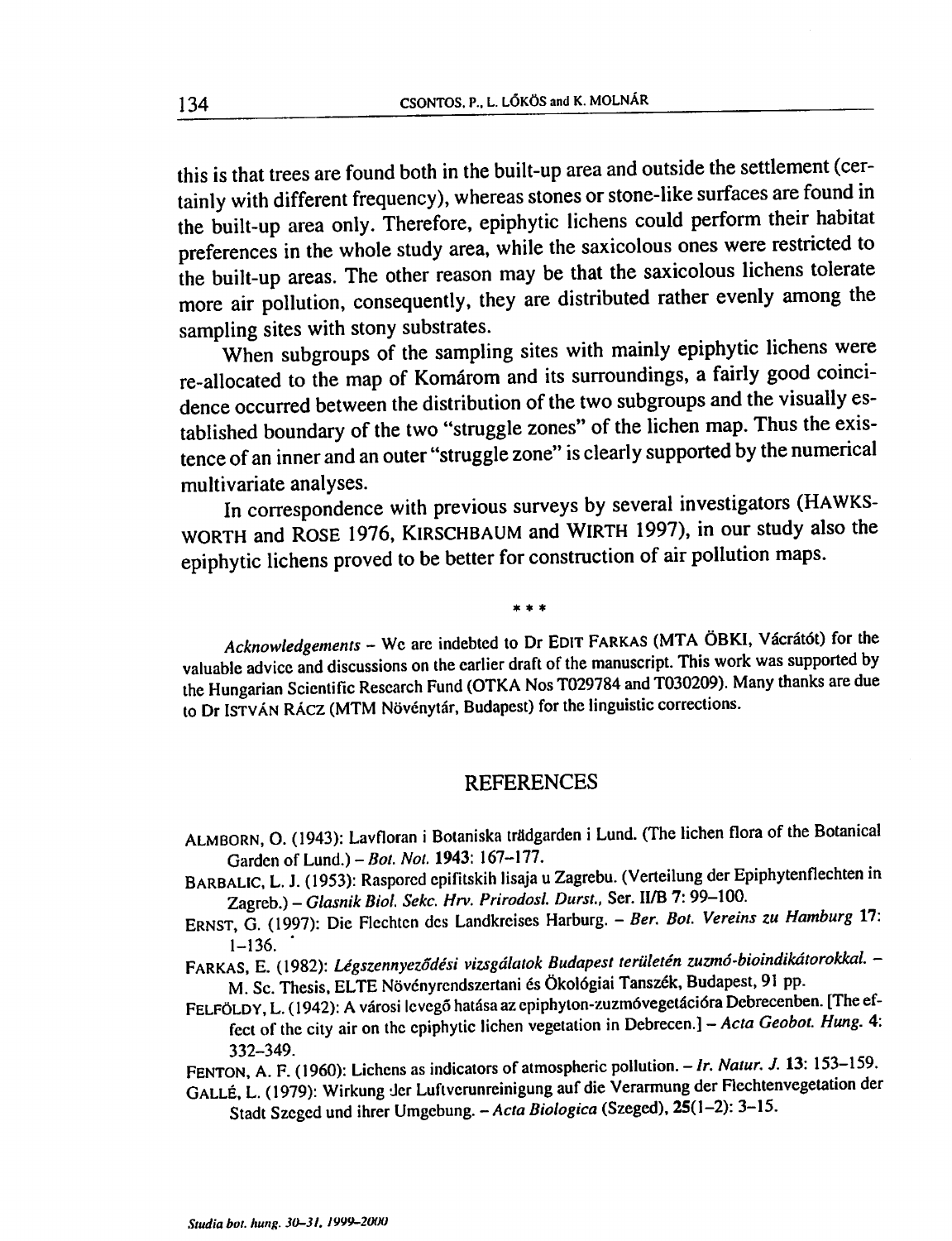- GUTTE, P., HALLEBACH, M. and KÖHLER, H. (1976): Untersuchungen über die verbreitung epixyler Flechten zur Feststellung des Umfanges der Luftverunreinigung im Leipziger Raum. -Hercynia, N. F., Leipzig, 13(4): 446-458.
- HAUGSJA, P. K. (1930): Über den Einfluss der Stadt Oslo auf die Flechtenvegetation der Bäume. -Nyt. Mag. f. Natury. 68: 1-116.
- HAWKSWORTH, D. L. and ROSE, F. (1976): Lichens as pollution monitors. Studies in Biology n. 66, Edward Arnold, London, 60 pp.
- KISS, T. (1990): Élet-stratégiák alkalmazása a környezetminőség meghatározásában. Bioindikátorok a zuzmók és társulásaik. - "Játék a biztonságért" sorozat, "Bázis" MTOE, Budapest, 135 pp.
- KIRSCHBAUM, U. and WIRTH, V. (1997): Flechten erkennen-Luftgüte bestimmen. Verlag Eugen Ulmer, Stuttgart, 128 pp.
- KOVÁCS, M. and PODANI, J. (1986): Bioindication: a short review on the use of plants as indicators of heavy metals.  $-Acta Bot. Hung. 37(1): 19-29.$
- KRAVCHUK, L. A. and KAKAREKA, C. V. (1995): Likhenaindykatsyinae kartagrafavanne minska. [Lichen indication mapping of Minsk.] - Vesti Akademii Navak Belarusi, Ser. Bial., 2: 23-28.
- LEBLANC, F. and DE SLOOVER, J. (1970): Relation between industralization and the distribution and growth of epiphytic lichens and mosses in Montreal. - Can. J. Bot. 48: 1485-1496.
- MALATINSZKI, G. (1992): Szolnok zuzmótérképe. [The lichen map of Szolnok.] Élet és Tudomány 49: 1543.
- MALYSHEVA, N. V. (1996): Lishaniki Sankt-peterburga. 1. Sovremannaya likhenflora i ee analiz. [Lichens of St. Petersburg. 1. Modern state of lichen flora and its analysis.] - Botanicheskii Zhurnal 81(6): 23-30.
- MATTICK, F. (1937): Flechtenvegetation und Flechten flora des Gebietes der Freien Stadt Danzig. -Ber. Westpreuss. Bot.-Zool. Ver. 59:1-45.
- MOLNÁR, K. (1999): A zuzmók szerepe Komárom és környéke környezetminőségének vizsgálatában. - M. Sc. Thesis, ELTE Növényrendszertani és Ökológiai Tanszék, Budapest, 74 pp.
- NIMIS, P. L. (1989): Urban lichen studies in Italy. III. The city of Rome. Braun-Blanquetia 3: 279-286.
- NIMIS, P. L., LAZZARIN, A., LAZZARIN, G. and GASPARO, D. (1991): Lichens as bioindicators of air pollution by SO<sub>2</sub> in the Veneto region (NE Italy). - Studia Geobotanica 11: 3-76.
- ÖZTÜRK, S., GÜVENC, S. and ASLAN, A. (1997): Distribution of epiphytic lichens and sulphur dioxide (SO2) pollution in the city of Bursa. - Turkish Journal of Botany 21: 211-215.
- PALLOS, G. (1996): Gyöngyös levegőszennyezettségének vizsgálata a zuzmóflóra alapján. M. Sc. Thesis, GATE Mezőgazdasági Főiskolai Kar, Gyöngyös, 57 pp.
- PODANI, J. (1989): A method for generating concensus partitions and its application to community classification. - Coenoses 4: 1-10.
- PODANI, J. (1991): SYN-TAX IV. Computer programs for data analysis in ecology and systematics. -In: Feoli, E. and Orlóci, L. (eds): Computer assisted vegetation analysis. Kluwer, The Netherlands, pp. 437-452.
- PODANI, J. (1993): Syn-Tax version 5.0 (Users' guide). Scientia kiadó, Budapest.
- PODANI, J. (1997): Bevezetés a többváltozós biológiai adatfeltárás rejtelmeibe. Scientia Kiadó, Budapest, 412 pp.
- SAUBERER, A. (1951): Die Verteilung rindenbewohnender Flechten in Wien ein bioklimatisches Gross-stadtproblem. - Wetter Leben 3:116-121.
- SERNANDER, R. (1926): Stockholms natur. Uppsala and Stockholm.
- SKIRINA, I. F. (1998): Lichen indication mapping in Vladivostok. In: KONDRATYUK, S. and COPPINS, B. (eds): Lobarion lichens as indicators of the Eastern Carpathians (Darwin International Workshop, 25-30 May 1998, Kostrino, Ukraine), Kostrino, 1998, pp. 177-179.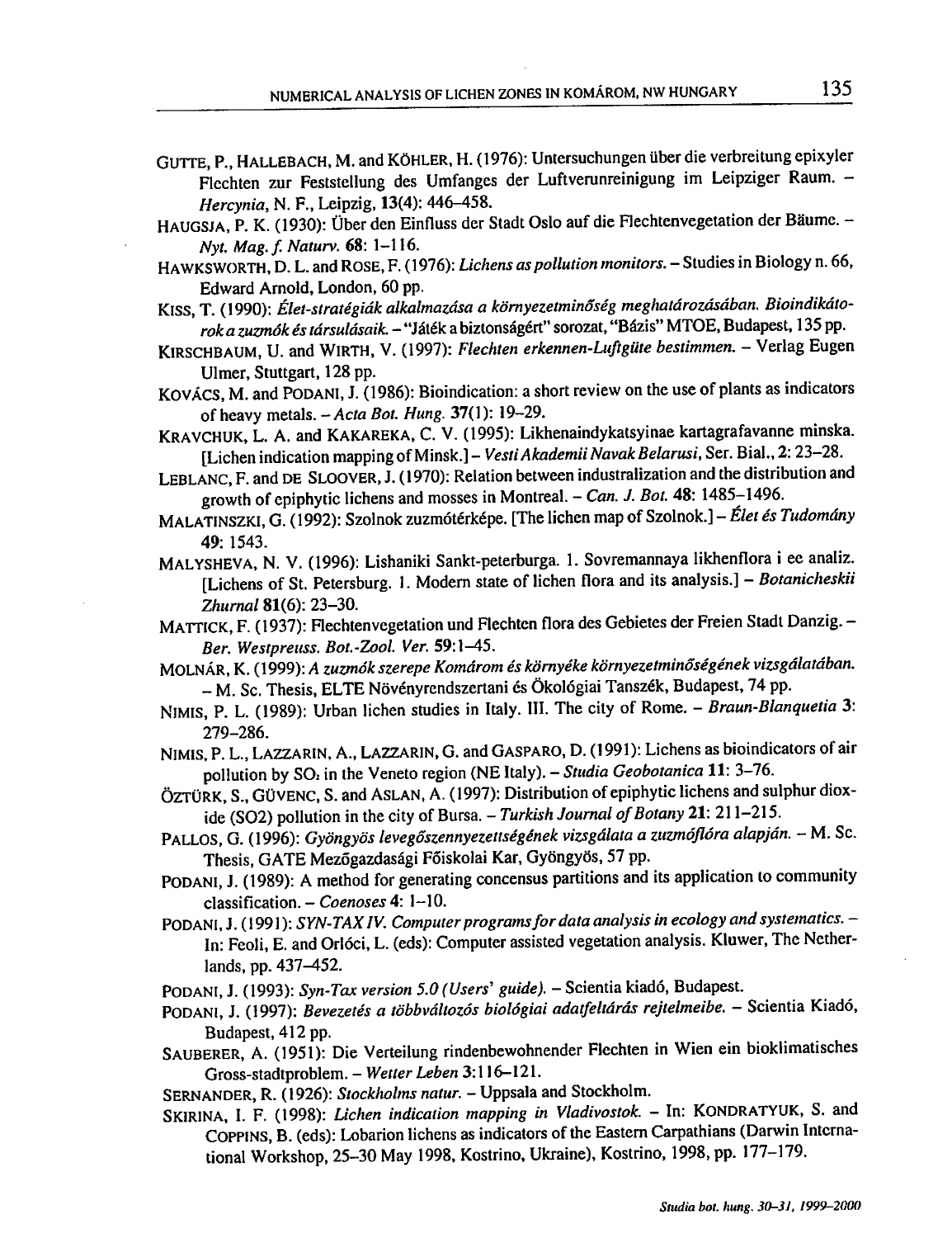- SZABADOS, K. (1993): Biomonitoring of air quality by lichen mapping in Vác. M. Sc. Thesis, TEM-PUS program, ELTE, Budapest, 42 pp.
- TAMÁS, J. (1997): A növényzet regenerálódása leégett feketefenyvesek helyén, dolomiton. M. Sc. Thesis, ELTE Növényrendszertani és Ökológiai Tanszék, Budapest, 80 pp.
- TRASS, H. (1968): Indeks samblikurühmituste kasutamiseks ohu saastatuse määramisel. (An index for the utilization of lichen groups to determine air pollution.) - Eesti Loodus 11(10): 628. (in Estonian)
- VAARNA, V. V. (1934): Helsingin kaupungin puiden ja pensaiden jäkäläkasvisto. (Über die epiphytische Flechtenflora der Stadt Helsinki.) - Ann. Soc. Zool. Bot. Fenn. "Vanamo" 5(6):  $1 - 32.$
- VARESCHI, V. (1936): Die Epiphytenvegetation von Zürich. Ber. Schweiz. Bot. Ges. 46: 445-488.
- VÁNCSA, A. L. (1991): Mindennapi levegőnk és Miskolc zuzmótérképe. Új Kör-kép, pp. 8–9. (1991. május, június).
- VÁNCSA, A. and VÁNCSA, A. (1990): Miskolc zuzmótérképe. [The lichen map of Miskolc.] Élet és Tudomány 45(47): 1487.
- VERSEGHY, K. and FARKAS, E. (1985): Untersuchungen der Luftverunreinigung im Gebiet von Budapest mit Hilfe der Flechtenkartierung als Indikatoren. - Ann. Univ. Sci. Budapest., Sect. Biol. 24-26: 163-184 (1984).
- VOLKOVA, L. A. and SONDAK, O. V. (1998): Lichen indication study in Rivne town (Ukraine). In: KONDRATYUK, S. and Coppins, B. (eds): Lobarion lichens as indicators of the Eastern Carpathians (Darwin International Workshop, 25-30 May 1998, Kostrino, Ukraine), Kostrino, 1998, pp. 179-180.

(Received: 25 April, 2000)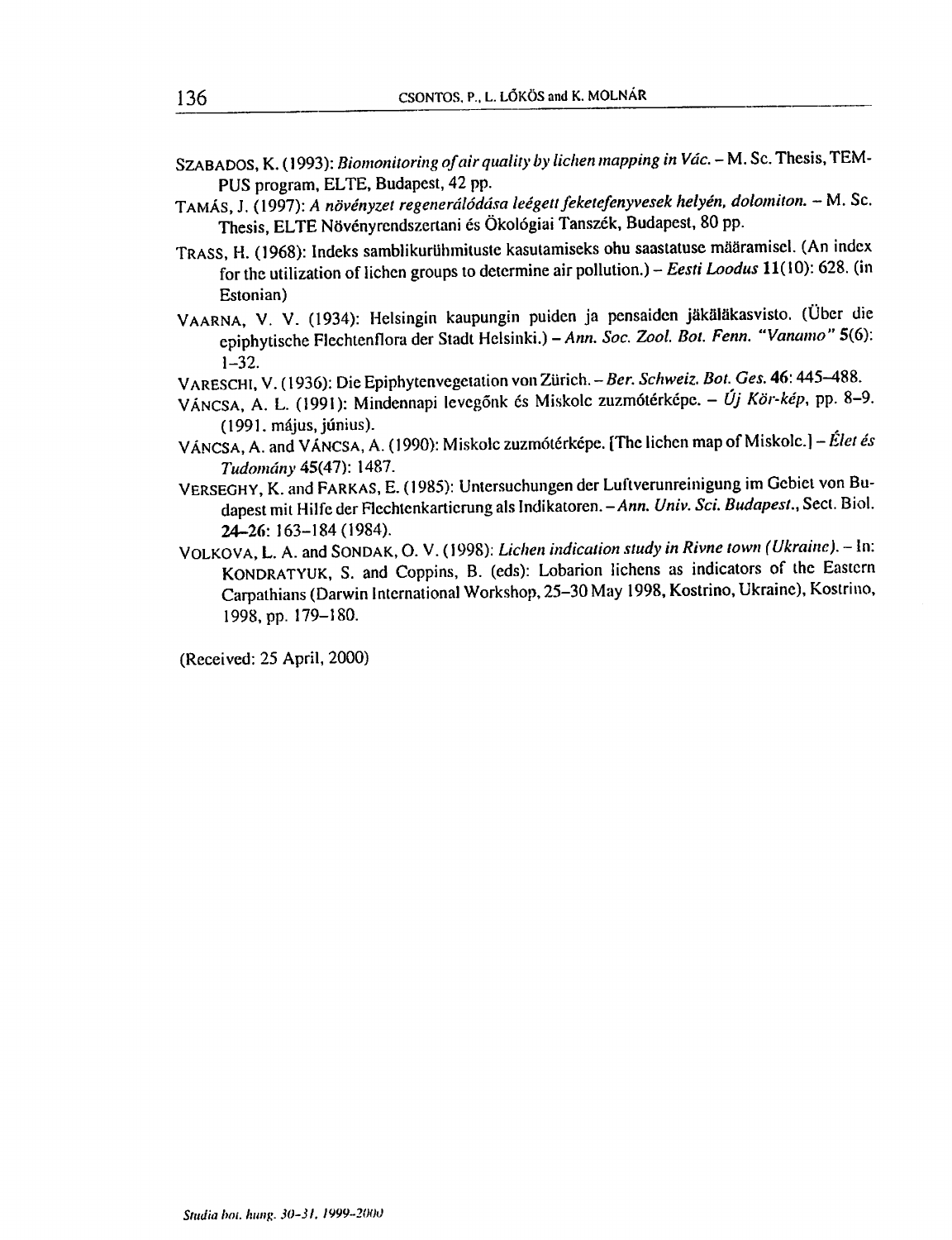Appendix. The data matrix of 36 lichen species and 65 localities in and around Komárom (NW Hungary). Column numbers correspond to the sampling sites reported in MOLNÁR (1999).

|                            |              |              |              |  | -9           |    |    |              |              |   |              |              |              |              |              |              |              |              |              |     | 10 12 13 15 16 17 18 20 21 22 23 24 27 28 29 30 32 35 36 37 38 39 40 41 42 43 44 |   |          |              |          |              |          |          |                |                |
|----------------------------|--------------|--------------|--------------|--|--------------|----|----|--------------|--------------|---|--------------|--------------|--------------|--------------|--------------|--------------|--------------|--------------|--------------|-----|----------------------------------------------------------------------------------|---|----------|--------------|----------|--------------|----------|----------|----------------|----------------|
| Amandinea punctata         |              |              |              |  |              |    |    |              |              |   |              |              |              |              | $\Omega$     | $\Omega$     | $\Omega$     | $\Omega$     |              |     |                                                                                  |   |          |              |          |              |          |          | 0 <sub>0</sub> |                |
| Aspicilia contorta         |              |              |              |  |              |    |    |              |              |   |              |              |              |              | O            |              |              |              |              |     |                                                                                  |   |          |              |          |              | n        |          | $\Omega$       |                |
| Caloplaca citrina          |              |              |              |  |              |    |    |              |              |   |              |              |              |              |              |              |              |              |              |     |                                                                                  |   |          |              |          |              |          |          |                |                |
| Caloplaca crenulatella     |              |              |              |  |              |    |    |              |              |   |              |              |              |              | O            |              |              |              |              |     |                                                                                  |   |          |              |          |              |          |          |                | n              |
| Caloplaca decipiens        |              |              |              |  |              |    | 0  |              |              |   |              |              | $\mathbf{u}$ | n            | 0            |              |              |              |              |     |                                                                                  |   |          |              |          |              |          |          |                | -0             |
| Caloplaca saxicola         |              |              |              |  |              |    |    |              | n            |   |              |              | ∩            | n            | O            | n            |              |              | n            |     | 0                                                                                |   | n        |              |          |              |          |          | 00             |                |
| Candelariella aurella      |              |              |              |  |              |    | o  |              | $\Omega$     |   |              |              |              | n            | 0            |              |              |              | o            |     |                                                                                  |   |          |              |          |              |          |          |                | $\Omega$       |
| Candelariella medians      | 0            | -11          |              |  |              |    | o  |              |              |   |              |              | o            | n            | 0            |              | o            |              |              |     |                                                                                  |   | o        |              |          |              |          |          |                | -0             |
| Candelariella xanthostigma |              |              |              |  |              |    |    | n            | 0            |   | 0            | -0           | $\mathbf{u}$ | $\mathbf{u}$ | $\mathbf{0}$ | -0           | Ð            | -0           | $\mathbf{u}$ |     |                                                                                  |   | n        |              |          |              | n        |          |                | $\mathbf{0}$   |
| Cladonia spp.              | 0            | -0           | 11           |  |              | Ð  | n  | $\mathbf{a}$ | n            |   | n            |              | <sup>0</sup> | $\Omega$     | $\Omega$     | -0           | $\Omega$     | -0           | $\mathbf{u}$ | -0  | n                                                                                | o | 0        |              |          |              | n        |          |                | -0             |
| Endocarpon pusillum        | $\mathbf{0}$ | -0           |              |  | n.           |    | n  | $\Omega$     | n            |   |              |              | <sup>0</sup> | n            | n            | $\Omega$     | $\mathbf{0}$ | -0           | $\mathbf u$  | n   | n                                                                                |   | $\Omega$ | n            |          |              |          |          |                | -0             |
| Hypogynnia physodes        |              | $\mathbf{u}$ | $\mathbf{u}$ |  | $\mathbf{a}$ | n. | n. | n            | n            | n | <sup>0</sup> | $\mathbf{u}$ | n            | -0-          | n            | $\mathbf{v}$ | $\mathbf{a}$ | $\mathbf{u}$ | $\mathbf{a}$ | n   | n                                                                                |   | $\Omega$ | o            | n        |              |          |          |                |                |
| Lecania erysibe            | 0            | 0            | Ω            |  |              |    |    |              | $\mathbf{u}$ |   |              |              |              |              | n            |              |              |              | $\Omega$     | -0- | $\Omega$                                                                         |   | -0       | $\mathbf{u}$ | $\Omega$ |              | n        |          |                |                |
| Lecanora albescens         | 0            | $\mathbf{u}$ |              |  |              |    |    |              |              |   |              |              | n            |              |              |              |              |              |              |     |                                                                                  |   |          | 0            | -0       |              | $\Omega$ |          |                |                |
| Lecanora conizaeoides      | 0            | 0            |              |  |              |    |    |              |              |   |              |              |              |              | O.           | n            |              |              |              | o   |                                                                                  |   |          | 0            | n        | $\mathbf{0}$ | $\Omega$ | $\Omega$ |                | $0\quad 0$     |
| Lecanora dispersa          | 0.           |              |              |  |              |    | n  |              |              |   |              |              |              |              |              |              |              |              |              | o   |                                                                                  |   |          |              |          |              |          |          |                | 0 <sub>0</sub> |
| Lecanora hagenii           |              |              |              |  |              |    |    |              |              |   |              |              |              |              |              |              |              |              |              |     |                                                                                  |   |          |              |          |              |          |          | 0              |                |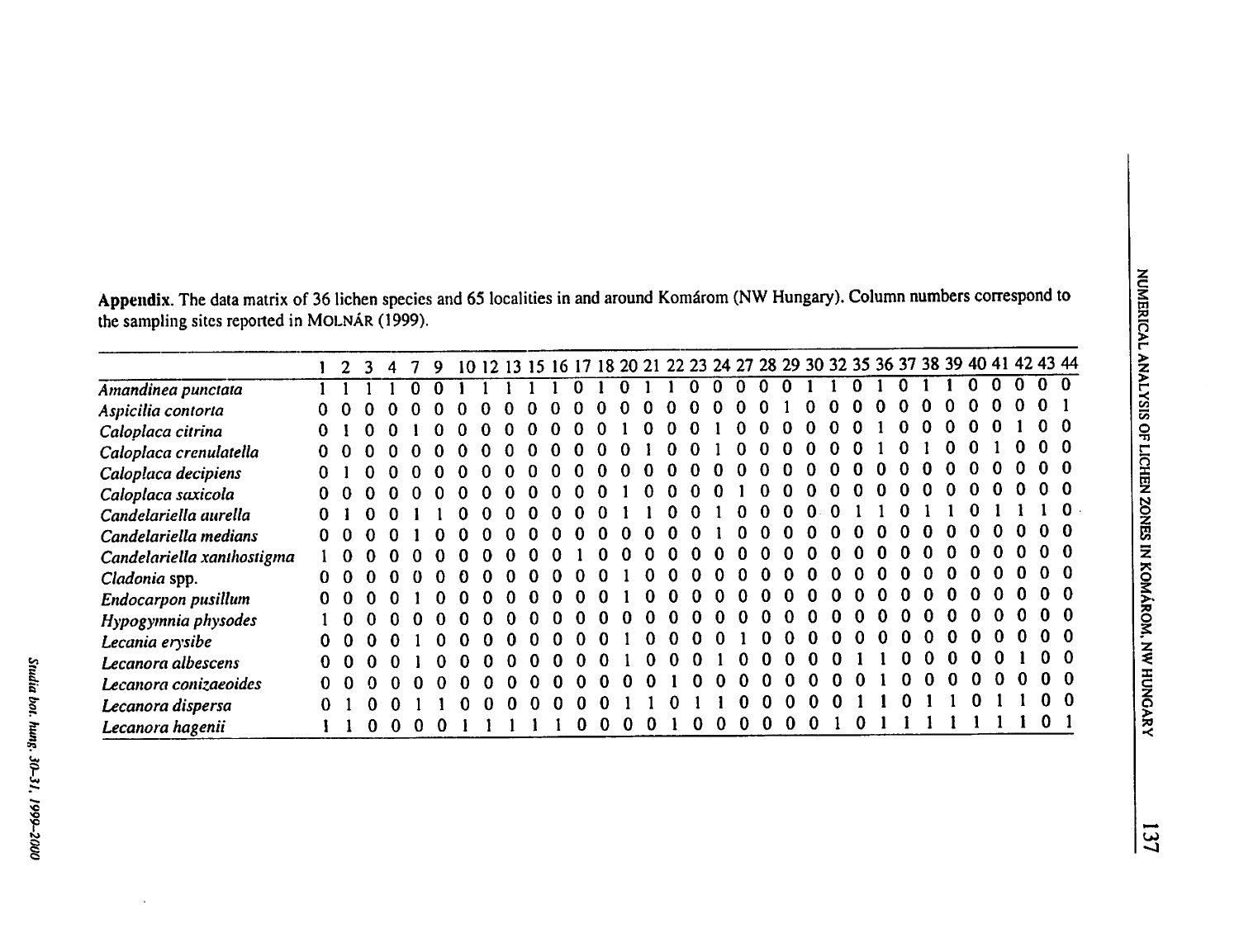| Appendix (cont.) |  |
|------------------|--|
|                  |  |

|                             |              |          |          |   |          | 9        |   |              |          |              |          |          |          |          |              |              |              |              |          |              |              | 10 12 13 15 16 17 18 20 21 22 23 24 27 28 29 30 32 35 36 37 38 39 40 41 42 43 44 |          |              |          |          |              |              |              |          |          |                |
|-----------------------------|--------------|----------|----------|---|----------|----------|---|--------------|----------|--------------|----------|----------|----------|----------|--------------|--------------|--------------|--------------|----------|--------------|--------------|----------------------------------------------------------------------------------|----------|--------------|----------|----------|--------------|--------------|--------------|----------|----------|----------------|
| Lecanora muralis            | $\Omega$     |          |          | ∩ |          |          |   | <sup>n</sup> | $\Omega$ | $\Omega$     | $\Omega$ | $\Omega$ |          |          | $\Omega$     | $\mathbf{0}$ | $\bf{0}$     | $\mathbf{0}$ | $\Omega$ | $\Omega$     | ∩            |                                                                                  |          |              | 0        | $\Omega$ | $\Omega$     |              | $\Omega$     | $\Omega$ |          |                |
| Lecanora saligna            |              |          |          |   |          |          |   |              |          |              |          |          |          |          |              |              |              |              |          |              |              |                                                                                  |          |              |          |          |              | n            | n            | $\Omega$ | $\Omega$ | -0             |
| Lepraria incana             | o            |          |          |   |          |          |   |              |          |              |          |          |          |          |              | 0            | Ω            |              | n        | $\mathbf{u}$ | o            |                                                                                  | ึก       |              | 0        | n        | 0            | $\Omega$     | $\Omega$     |          |          |                |
| Leptogium plicatile         | o            |          |          |   |          |          |   |              | n        | n            |          |          |          |          |              |              | o            |              | $\Omega$ |              | n            |                                                                                  | n        |              | $\Omega$ |          | n            |              |              |          |          |                |
| Parmelia sulcata            |              |          |          |   |          |          |   | <sup>0</sup> |          |              |          |          |          | $\Omega$ | $\Omega$     | $\Omega$     | ∩            | $\Omega$     | $\Omega$ | $\Omega$     | <sup>0</sup> |                                                                                  | n        | n.           | $\Omega$ |          |              |              | n            |          |          |                |
| Phaeophyscia nigricans      | 0            |          |          |   |          |          |   |              |          |              |          |          |          |          |              | $\Omega$     | $\Omega$     |              | O        | $\Omega$     | $\Omega$     | n                                                                                | 0        | $\Omega$     | n        | U        |              |              | n            |          |          |                |
| Phaeophyscia orbicularis    |              |          |          |   |          |          |   |              | 0        | <sup>0</sup> | o        |          |          | 0        |              |              | O            |              |          |              |              |                                                                                  |          |              |          |          |              |              |              |          |          |                |
| Physcia adscendens          |              |          |          |   |          |          |   |              |          |              |          |          |          |          |              |              | O            |              |          |              |              |                                                                                  |          |              |          |          |              |              |              | $\Omega$ |          |                |
| Physcia caesia              |              |          |          |   |          |          |   |              |          |              |          |          |          |          |              |              | <sup>n</sup> | <sup>n</sup> | 0        | O.           | n            | n                                                                                |          |              | O        |          |              |              |              |          |          |                |
| Physcia dimidiata           |              |          |          |   |          |          |   |              | n        |              |          |          |          |          | n            |              | <sup>n</sup> | $\Omega$     | $\Omega$ | $\Omega$     | - 0          |                                                                                  | $\Omega$ |              | $\Omega$ |          |              |              |              |          |          |                |
| Physcia stellaris           |              |          |          |   |          |          |   | $\Omega$     | $\Omega$ |              |          |          | $\Omega$ | $\Omega$ | n            | $\Omega$     | $\Omega$     | $\Omega$     | n        |              |              |                                                                                  | $\Omega$ |              |          |          |              |              |              |          |          |                |
| Physcia tenella             |              |          |          |   |          |          |   | 0            | n        |              |          |          | $\Omega$ | $\Omega$ | $\Omega$     | $\mathbf{v}$ | 0            | 0            |          |              |              |                                                                                  | 0        | n            |          | 0        |              |              |              |          |          |                |
| Sarcogyne regularis         | $\mathbf{0}$ |          |          |   |          |          |   |              |          |              | n        |          |          |          |              |              |              |              |          |              |              |                                                                                  |          |              |          |          |              | n            |              |          |          |                |
| Scoliciosporum chlorococcum | $\bf{0}$     |          |          |   |          |          |   |              |          |              |          |          |          |          |              |              |              |              |          |              |              |                                                                                  |          |              |          |          |              | 0            | 0            |          |          |                |
| Strangospora pinicola       | 0            | $\Omega$ | 0        |   |          |          |   |              | n        |              |          |          | ∩        | Ω        | 0            | O            | <sup>0</sup> | 0            | $\Omega$ | ∩            |              | O                                                                                | $\Omega$ |              | $\Omega$ | $\Omega$ |              | <sup>0</sup> | $\mathbf{u}$ | $\Omega$ |          | 0 O            |
| Verrucaria muralis          | 0            | $\Omega$ | n        |   |          |          | n | 0            | n        | $\Omega$     | ∩        |          |          | n.       | $\Omega$     | $\Omega$     | $\Omega$     | $\Omega$     | $\Omega$ | 0            |              | ∩                                                                                |          | <sup>0</sup> | $\Omega$ | 0        | $\Omega$     | $\Omega$     |              |          |          |                |
| Verrucaria nigrescens       | 0            | O        | 0        |   |          |          |   |              | $\Omega$ | $\Omega$     | $\Omega$ |          |          |          | $\mathbf{0}$ | $\Omega$     |              | $\Omega$     | $\Omega$ |              |              | <sup>0</sup>                                                                     |          | 0            | n        |          | $\Omega$     | $\Omega$     | $\Omega$     |          |          | - 0            |
| Xanthoria elegans           | 0            | O        | Ð        |   |          |          |   |              | n        |              | n        |          |          |          |              | 0            |              |              |          |              |              |                                                                                  |          | o            | o        | n        | <sup>0</sup> | $\Omega$     | $\mathbf{u}$ | $\Omega$ |          | 0 <sub>0</sub> |
| Xanthoria parietina         |              |          | $\bf{0}$ |   | $\Omega$ | $\Omega$ |   | $\mathbf{0}$ | 0        |              |          |          |          | 0        | $\Omega$     | $\Omega$     | $\Omega$     | o            | $\Omega$ | $\Omega$     | $\Omega$     | $\Omega$                                                                         | $\Omega$ |              | -0       | 0        | $\Omega$     | $\bf{0}$     | $\Omega$     | 0        | $\Omega$ |                |

138

 $\sim$ 

 $\mathcal{L}_{\mathcal{L}}$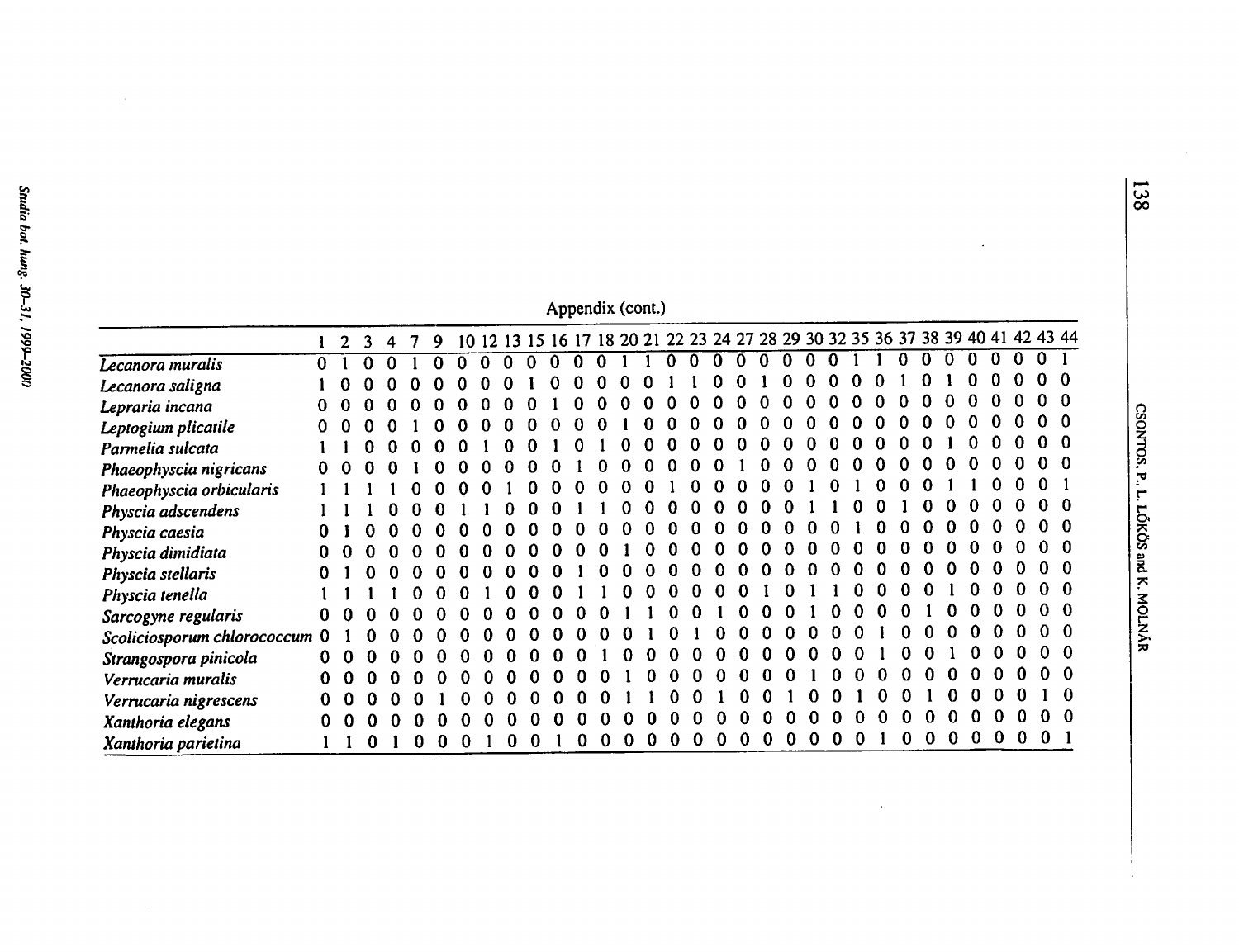|                            | reportion                                                                                                                                                                         |                                       |
|----------------------------|-----------------------------------------------------------------------------------------------------------------------------------------------------------------------------------|---------------------------------------|
|                            | ఐ<br>ಜ<br>∞<br>ຂ<br>բ<br>78<br>74<br>52<br><b>F1</b><br>5<br>3<br>5<br>8<br>65<br>Z<br>S<br>ত<br>ত<br>ဒွ<br>ၵ<br>57<br>న<br>ဢ<br>र्द्र<br>ς<br>25<br>m<br>ຊ<br>ဒ္<br>क्ष<br>45 47 | ळ                                     |
|                            | 0<br>⊣<br>0<br>0                                                                                                                                                                  |                                       |
| Amandinea punciata         | 0<br>0<br>0<br>0<br>0<br>0<br>0<br>0<br>0<br>0<br>0<br>。<br>。                                                                                                                     |                                       |
|                            | 0<br>0<br>0<br>0<br>0<br>0<br>0<br>0<br>0<br>0<br>o<br>0<br>0                                                                                                                     |                                       |
| Aspicilia contorta         | o<br>0<br>0<br>0<br>o<br>0<br>0<br>0<br>0<br>0<br>0<br>0<br>0                                                                                                                     |                                       |
| Caloplaca citrina          | 0<br>0<br>0<br>0<br>0<br>0<br>0                                                                                                                                                   |                                       |
| Caloplaca crenulatella     | 0<br>0<br>0<br>0<br>0<br>0<br>0<br>0                                                                                                                                              |                                       |
|                            | 0<br>0<br>0<br>0<br>0<br>0<br>0<br>0<br>0<br>0<br>0<br>0<br>0<br>0<br>0<br>0<br>0<br>0<br>0<br>$\overline{\phantom{0}}$<br>0<br>0<br>0<br>0                                       |                                       |
| Caloplaca decipiens        | 0<br>0<br>0<br>0<br>0<br>0<br>0<br>o<br>0<br>o<br>0<br>0<br>0<br>0<br>0<br>0<br>o<br>0<br>0<br>0                                                                                  | 0                                     |
| Caloplaca saxicola         | っ<br>0<br>00<br>$\circ$<br>$\circ$ $\circ$<br>0<br>$\circ$<br>0<br>0<br>0<br>0<br>0<br>0<br>0<br>$\overline{\phantom{0}}$<br>٠<br>0<br>0<br>0<br>0<br>0                           | $\overline{\phantom{a}}$              |
| Candelariella aurella      | 0<br>$\circ$<br>0<br>$\circ$<br>0<br>っ<br>0<br>0<br>0<br>o<br>0<br>0<br>0<br>0<br>4                                                                                               |                                       |
| Candelariella medians      | $\circ$<br>0<br>0<br>$\overline{\phantom{0}}$<br>0<br>◒<br>0<br>0<br>0<br>0<br>0<br>0<br>0<br>$\circ$<br>0<br>0<br>0<br>0<br>0<br>0                                               |                                       |
| Candelariella xanthostigma | 0<br>0<br>0<br>o<br>o<br>-<br>o<br>0<br>0<br>0<br>0<br>0<br>0<br>0<br>っ<br>0<br>0<br>$\circ$<br>0<br>0                                                                            |                                       |
|                            | 0<br>$\circ$<br>0<br>0<br>0<br>0<br>0<br>ဝ<br>0<br>o<br>0<br>0<br>0<br>∘<br>0<br>0<br>0<br>0<br>0<br>0<br>0<br>っ<br>0<br>っ<br>o<br>$\circ$                                        |                                       |
| Cladonia spp.              | 0<br>◒<br>0<br>0<br>0<br>0<br>0<br>0<br>0<br>o<br>0<br>0<br>0<br>0<br>0<br>0<br>$\circ \circ \circ$<br>0<br>っ<br>0<br>$\circ$<br>0<br>0<br>0<br>0                                 |                                       |
| Endocarpon pusillum        | 0<br>0<br>0<br>0<br>0<br>0<br>0<br>$\overline{\phantom{0}}$<br>0<br>0<br>0<br>っ<br>っ<br>っ<br>っ<br>0<br>0<br>o<br>0                                                                |                                       |
| Hypogymnia physodes        | o<br>o<br>0<br>0<br>0<br>0<br>0<br>0<br>0<br>0<br>0<br>0<br>っ<br>0<br>0<br>0<br>0                                                                                                 | $\circ \circ \circ \circ \circ \circ$ |
| Lecania erysibe            | o<br>o<br>0<br>っ<br>0<br>⊝<br>0<br>0<br>0<br>0<br>0<br>0<br>0<br>o<br>o<br>o<br>0                                                                                                 | っ                                     |
| Lecanora albescens         | 0<br>0<br>0<br>0<br>0<br>0<br>ᅌ<br>0<br>0<br>0<br>0<br>0<br>0<br>0<br>0<br>0<br>0                                                                                                 |                                       |
|                            | 0<br>0<br>0<br>0<br>0<br>0<br>0<br>o                                                                                                                                              | 0                                     |
| Lecanora conizaeoides      | 0<br>0<br>0<br>0<br>0<br>0<br>0<br>o<br>0                                                                                                                                         |                                       |
| Lecanora dispersa          | 0<br>0<br>0<br>0                                                                                                                                                                  |                                       |
| Lecanora hagenii           | 0<br>0<br>0<br>0<br>0                                                                                                                                                             |                                       |

Appendix (cont.)